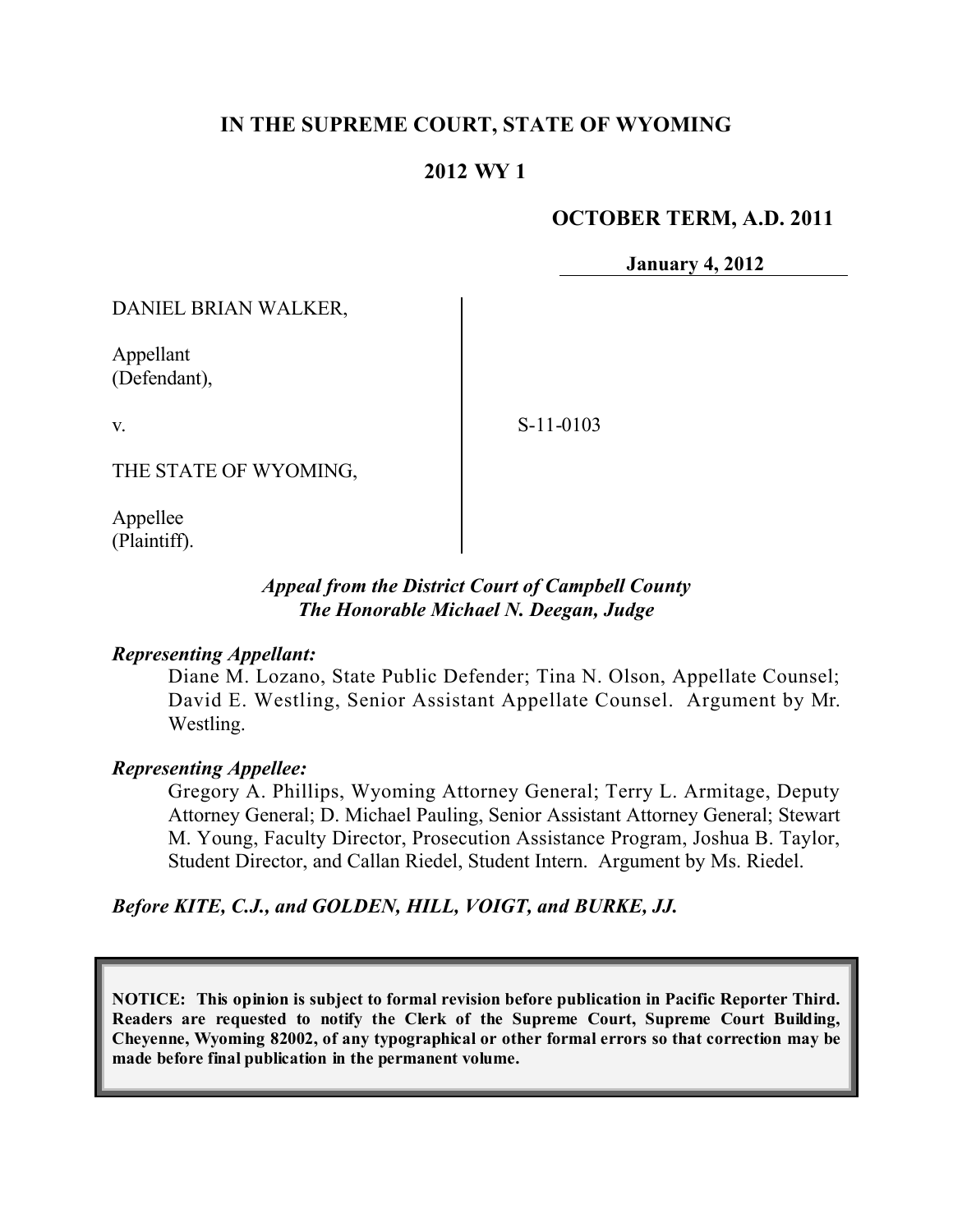#### **VOIGT, Justice.**

[¶1] The appellant, Daniel Brian Walker, was convicted of felony stalking as a result of an encounter with his ex-wife in violation of a permanent order of protection. Conviction for stalking requires proof beyond a reasonable doubt that the defendant "engage[d] in a course of conduct reasonably likely to harass." Wyo. Stat. Ann. § 6-2-506(b) (LexisNexis 2011). At trial, the jury was given conflicting and misleading instructions with regard to the State's burden of proof as to the elements of the crime. On the one hand, the elements instruction correctly indicated that each element of the crime of stalking, including a course of conduct, must be proven beyond a reasonable doubt for conviction. On the other hand, the district court admitted the incidents comprising the course of conduct as W.R.E. 404(b) uncharged misconduct evidence, rather than as evidence of the charged crime, and instructed the jury that to consider such incidents, the acts must be established by a preponderance of the evidence. For that reason we will reverse and remand for a new trial.

#### **ISSUE**

[¶2] Did plain error result when the trial court instructed the jury that evidence of acts comprising a course of conduct of harassment admitted as W.R.E. 404(b) uncharged misconduct need only be proved by a preponderance of the evidence where a course of conduct of harassment is an element of the charged offense?

#### **FACTS**

[¶3] The appellant's ex-wife was shopping at Wal-Mart with her daughter on March 20, 2010. The ex-wife was talking to a sales clerk at the electronics counter when her daughter noticed the appellant approaching. The two then heard the appellant say something to the effect of, "Wow, you must be making a lot of money these days." He stood approximately four feet away from his ex-wife when he made this comment. Mother and daughter quickly left the store. As a result of this encounter, the appellant was charged with felony stalking in violation of Wyo. Stat. Ann. § 6-2-506(b)(e)(iv). The Felony Information simply stated that the appellant, "with the intent to harass another person, engaged in a course of conduct reasonably likely to harass that person and the defendant committed the offense in violation of a permanent order of protection." The content of the Affidavit of Probable Cause is limited to a description of the events at Wal-Mart on March 20 as well as the investigating officer's interaction with the appellant at the appellant's home the following day.

[¶4] Prior to trial, the State filed a Notice of Intent to Introduce W.R.E. 404(b) Evidence. The district court conducted a *Gleason* hearing to determine the admissibility of the fourteen items of purported W.R.E. 404(b) uncharged misconduct evidence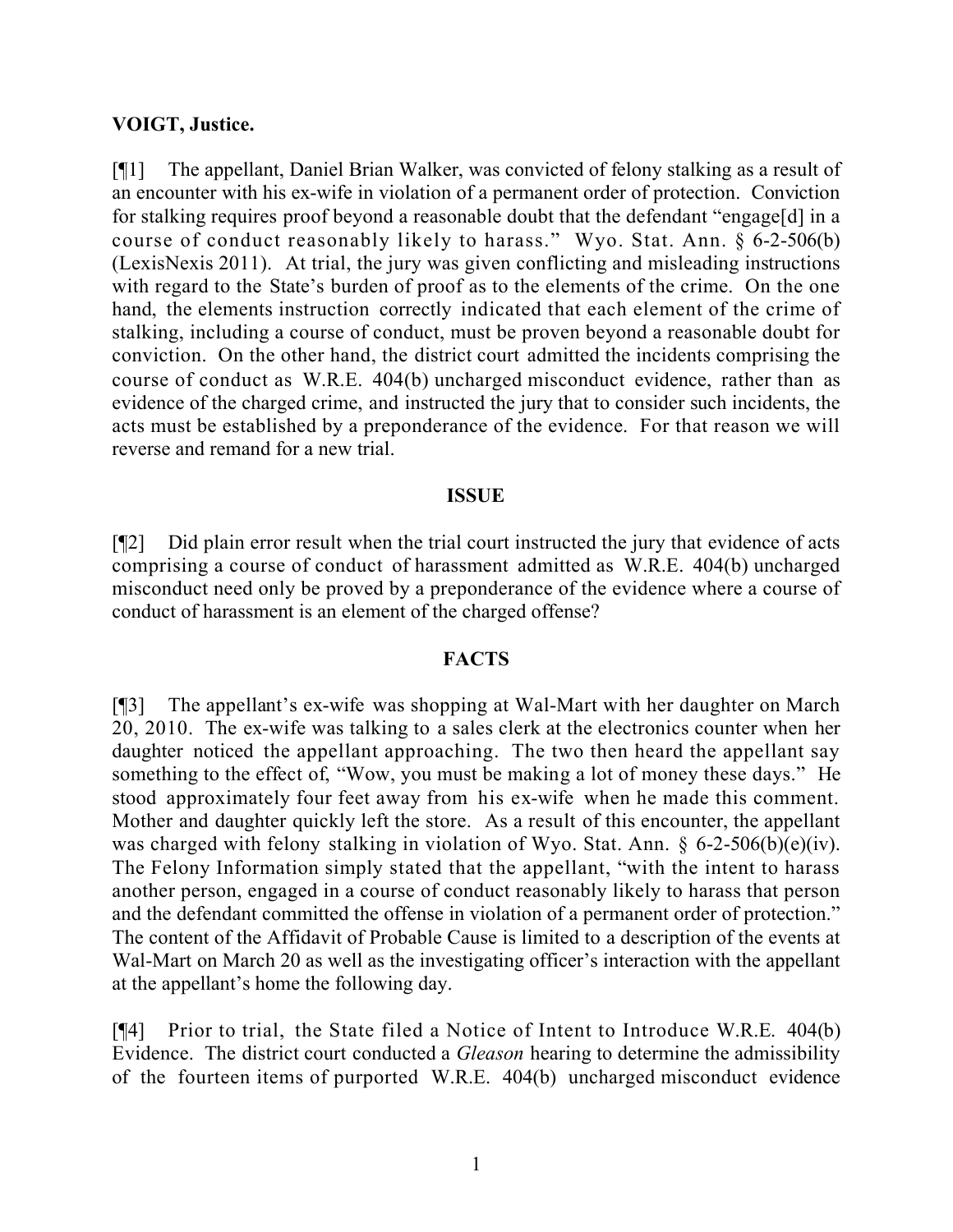proffered by the State in its notice.<sup>1</sup> Generally, this evidence consisted of incidents of alleged harassment by the appellant directed at his ex-wife over the previous four years. The State argued that the purpose for introducing this evidence was to establish "intent, motive, knowledge, course of conduct, absence of mistake or accident." The State emphasized that it was most concerned with course of conduct as a purpose.<sup>2</sup> The district court ruled that all fourteen occurrences would be admitted pursuant to W.R.E. 404(b). At trial, as requested by the appellant, the district court verbally gave the following instruction to the jury seven times upon the introduction of the items admitted under W.R.E. 404(b):

> You may not use this similar acts evidence to decide whether the defendant carried out the acts involved in the crime charged in this case. In order to consider the similar acts evidence at all, you must first unanimously find beyond a reasonable doubt based on the rest of the evidence introduced that the defendant carried out the acts involved in the crime charged in this case.

> If you make that finding then you may consider the similar acts evidence to decide intent, absence of mistake or accident, motive, knowledge or course of conduct**.** *Similar acts evidence must be proven by a preponderance of the evidence. That is you must find that the evidence is more likely true than not true. This is a lower standard than proof beyond a reasonable doubt.*

(Emphasis added.) Jury Instruction No. 20 included this language as well and detailed the events of the fourteen prior "similar acts" evidence. The jury was also instructed as follows:

> The necessary elements of the crime of Stalking, as charged in this case, are:

 $\overline{a}$ 

[t]his is a stalking case, and one of the necessary elements of stalking is to prove a course of conduct because if the jury were only to hear the incident giving rise to this current charge, without knowing the course of conduct, or the actions that went into it, it might just seem like an innocent harmless encounter.

Unfortunately, the parties and the district court did not appreciate the irony of this statement in the context of a *Gleason* hearing.

<sup>&</sup>lt;sup>1</sup> In *Gleason v. State*, 2002 WY 161,  $\P$  26-33, 57 P.3d 332, 342-344 (Wyo. 2002), we set forth appropriate procedures for determining the admissibility of uncharged misconduct evidence.  $2^{2}$  Interestingly the State continued to argue that since: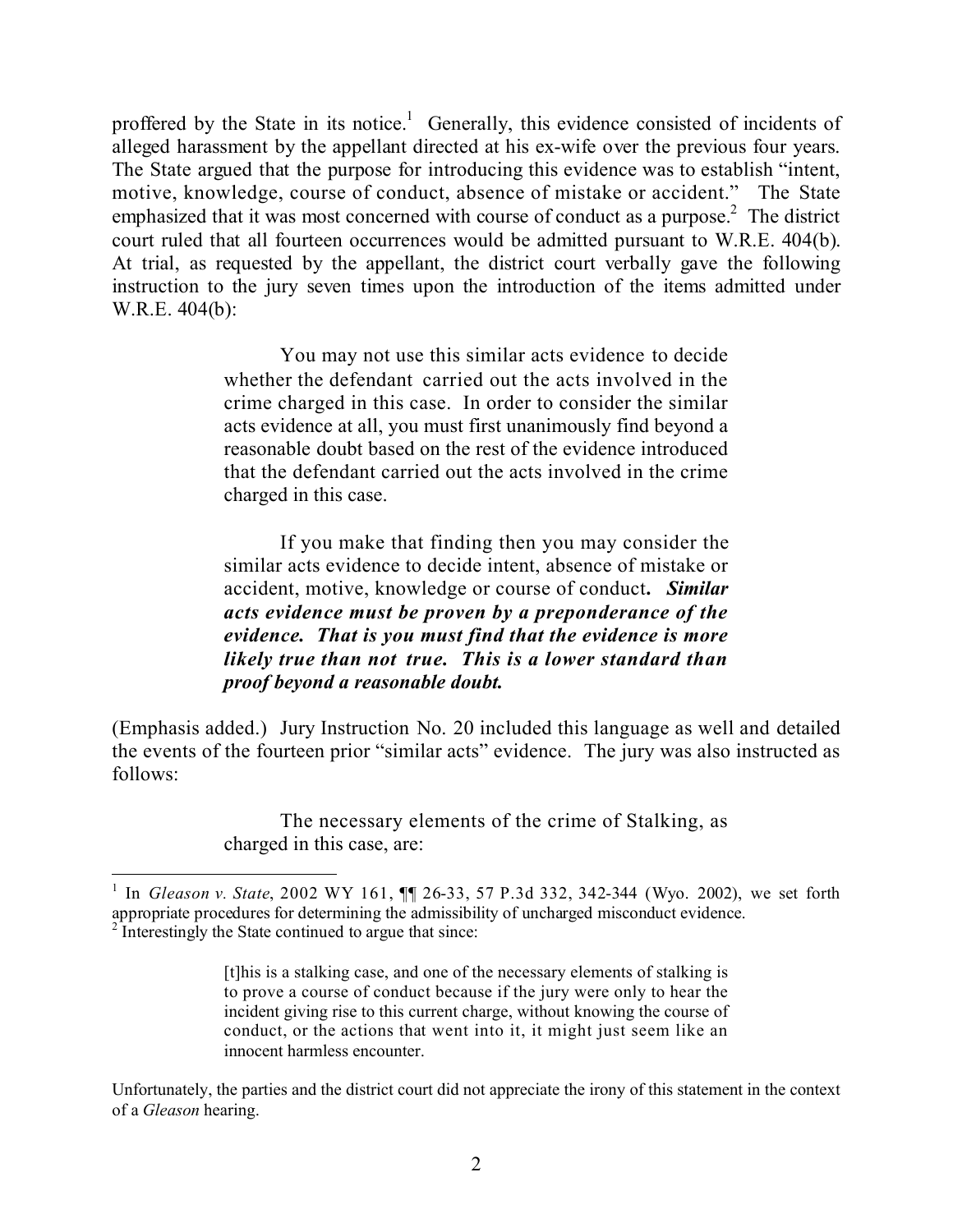1. On or about March 20, 2010;

2. In Campbell County, Wyoming;

3. The Defendant, Daniel Brian Walker;

4. With the intent to harass [his ex-wife];

5. Engaged in a course of conduct reasonably likely to harass [his ex-wife]; and

6. The Defendant, Daniel Brian Walker, committed the acts set forth in paragraph 5 with the intent set forth in paragraph 4 all in violation of a condition of a permanent stalking order of protection.

If you find from our consideration of all the evidence that each of these elements has been proved beyond a reasonable doubt, then you should find the Defendant guilty.

Similarly, Instruction No. 3 instructed the jury that the law presumes that the appellant is innocent and that "every material and necessary element to constitute such crime must be proved beyond a reasonable doubt."

[¶5] After deliberating, the jury found the appellant guilty of felony stalking. The appellant now appeals that conviction.

## **STANDARD OF REVIEW**

[¶6] At the trial, no objection was made to the jury instructions, so we will review for plain error. *Mazurek v. State*, 10 P.3d 531, 535 (Wyo. 2000). Plain error is established only "when 1) the record is clear about the incident alleged as error, 2) there was a transgression of a clear and unequivocal rule of law, and 3) the party claiming error was denied a substantial right which materially prejudiced him." *Black v. State,* 2002 WY 72, ¶ 7, 46 P.3d 298, 300 (Wyo. 2002) (citations omitted). Here, to amount to prejudice it must be established that the instruction "confused or misled the jury with respect to the proper principles of law." *Id*. at ¶ 6, at 300.

#### **DISCUSSION**

[¶7] Stalking has a complex definition under Wyoming law, with the gravamen of the crime being a "course of conduct":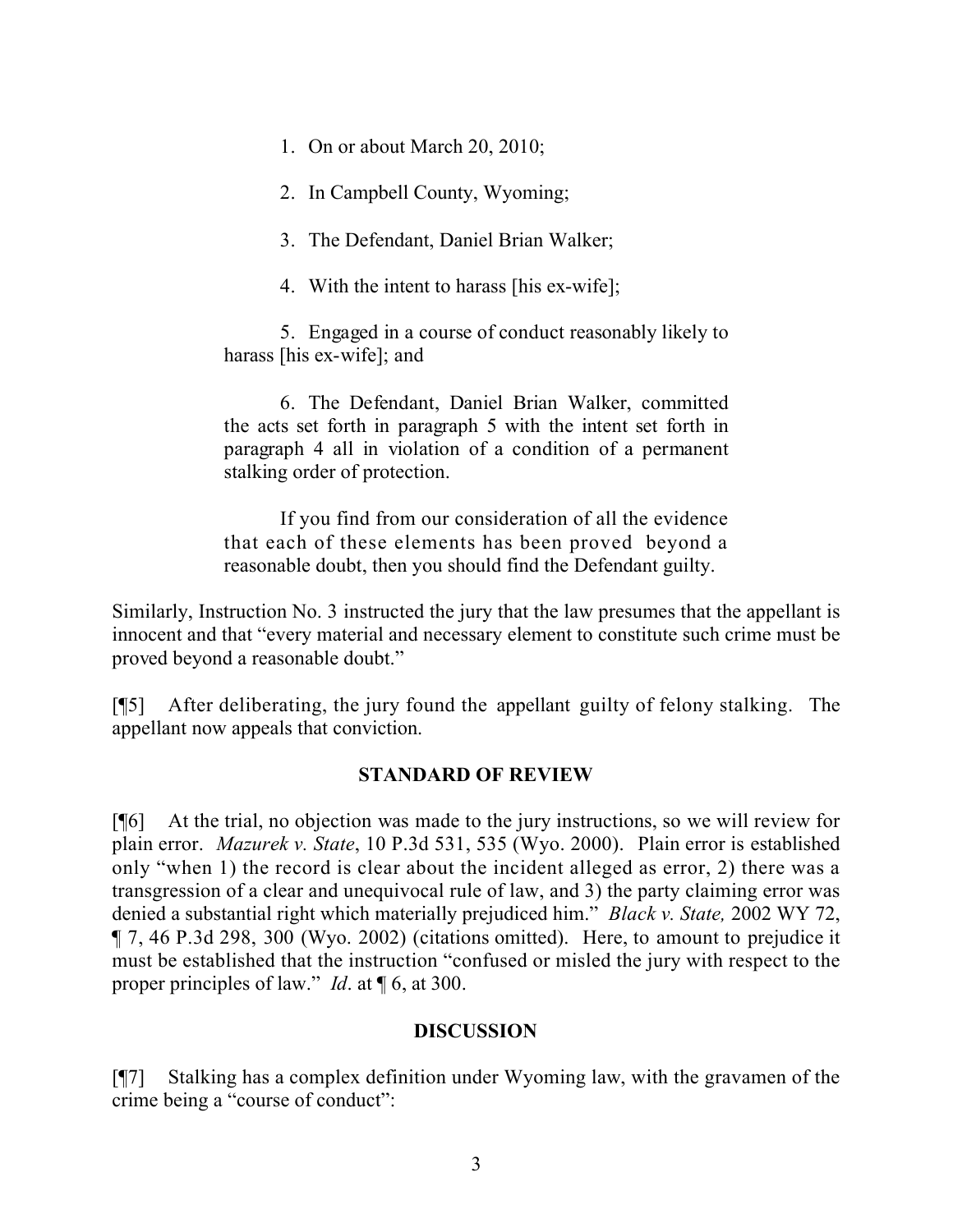(a) As used in this section:

(i) "*Course of conduct*" means a pattern of conduct composed of a *series of acts over any period of time evidencing a continuity of purpose*;

(ii) "Harass" means to engage in a *course of conduct*, including but not limited to verbal threats, written threats, lewd or obscene statements or images, vandalism or nonconsensual physical contact, directed at a specific person or the family of a specific person, which the defendant knew or should have known would cause a reasonable person to suffer substantial emotional distress, and which does in fact seriously alarm the person toward whom it is directed.

(b) Unless otherwise provided by law, a person commits the crime of stalking if, with intent to harass another person, the person *engages in a course of conduct reasonably likely to harass* that person, including but not limited to any combination of the following

(i) Communicating, anonymously or otherwise, or causing a communication with another person by verbal, electronic, mechanical, telegraphic, telephonic or written means in a manner that harasses;

(ii) Following a person, other than within the residence of the defendant;

(iii) Placing a person under surveillance by remaining present outside his or her school, place of employment, vehicle, other place occupied by the person, or residence other than the residence of the defendant; or

(iv) Otherwise engaging in a course of conduct that harasses another person.

. . . .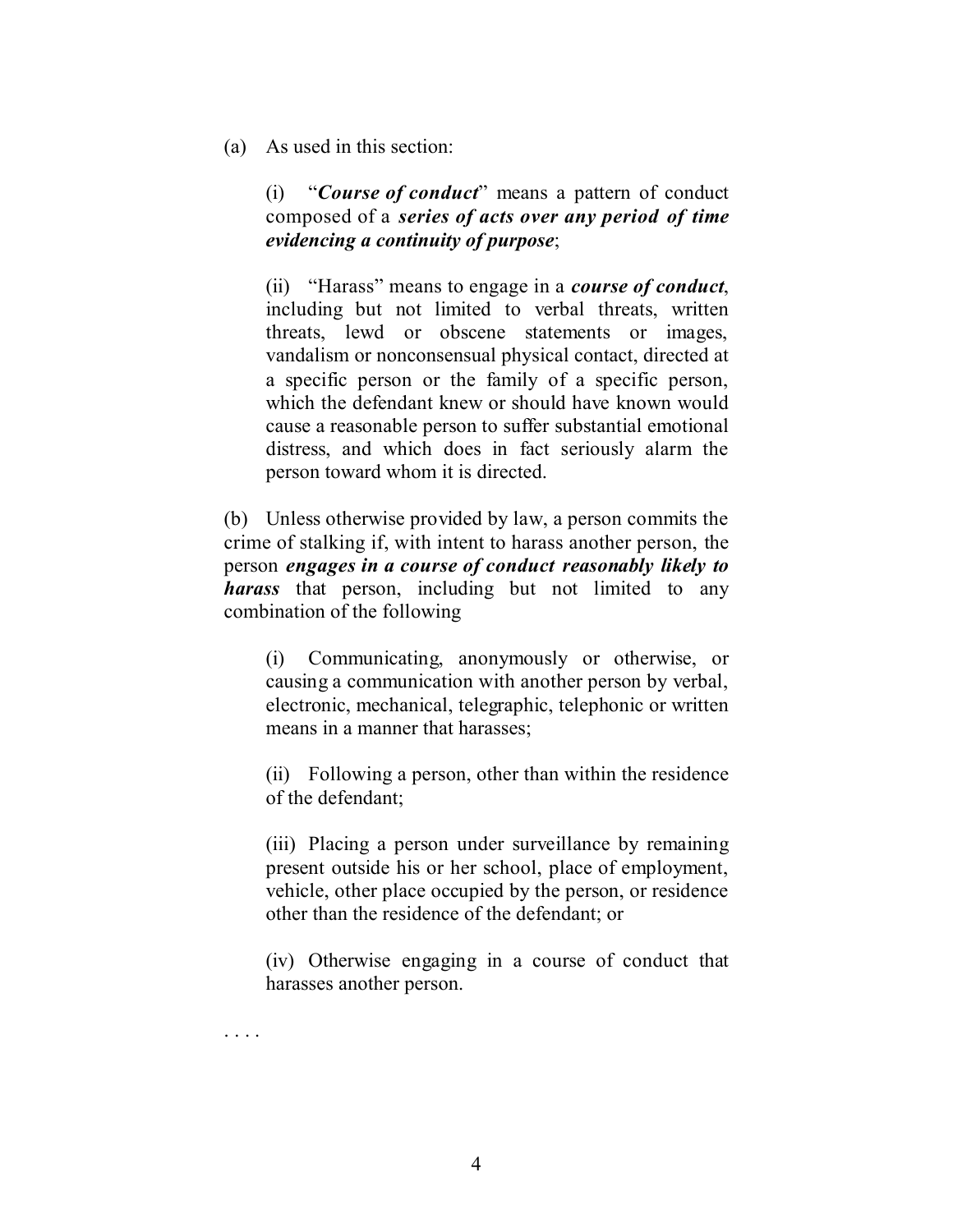(e) A person convicted of stalking under subsection (b) of this section is guilty of felony stalking punishable by imprisonment for not more than ten (10) years, if:

(iv) The defendant committed the offense of stalking in violation of a temporary or permanent order of protection issued pursuant to W.S. 7-3-508 or 7-3-509, or pursuant to a substantially similar law of another jurisdiction.

Wyo. Stat. Ann. § 6-2-506 (LexisNexis 2011) (emphasis added). Although convoluted, the statute is clear that a stalking conviction requires proof of a course of conduct of harassment; one incident is not sufficient.

[¶8] The Felony Information merely stated that the appellant violated the felony stalking statute due to an incident on March 20, 2010. The Affidavit of Probable Cause elaborated only slightly—the Wal-Mart incident of March 20 is detailed, but no information is given regarding additional incidents of harassment on the part of the appellant directed at his ex-wife. The only indication provided to the appellant that this charge stemmed from a course of conduct of harassment, rather than solely the March 20 incident, was that a permanent order of protection had been in place at the time of this incident. No information was provided, however, as to any prior acts of harassment by the appellant. $3$ 

[¶9] The first mention of any details regarding a course of conduct of harassment appears in the State's Notice of Intent to Introduce W.R.E. 404(b) Evidence. Rule 404(b), however, governs evidence of "*other* crimes, wrongs, or acts," often referred to as uncharged misconduct. In the instant case, as in all stalking cases, the course of conduct *is* the criminal act at issue; it is not uncharged misconduct. The March 20 incident was just one part of the alleged course of conduct that should have been charged, and the alleged course of conduct had to be proved beyond a reasonable doubt. Instead, the district court conducted a *Gleason* hearing and admitted the prior incidents as uncharged misconduct evidence. Then, at trial, the district court repeatedly instructed the jury, verbally and in writing, that these acts need only be proved by a preponderance of the evidence.

l <sup>3</sup> We are deciding this appeal based on misleading jury instructions and therefore will not comment on whether the notice provided to the appellant prior to trial was insufficient. Consequently, the parties should not interpret that our silence on the issue means sufficient notice was given to the appellant through the Felony Information and supporting Affidavit of Probable Cause, the Notice of Intent to Introduce W.R.E. 404(b) Evidence, or in the *Gleason* hearing.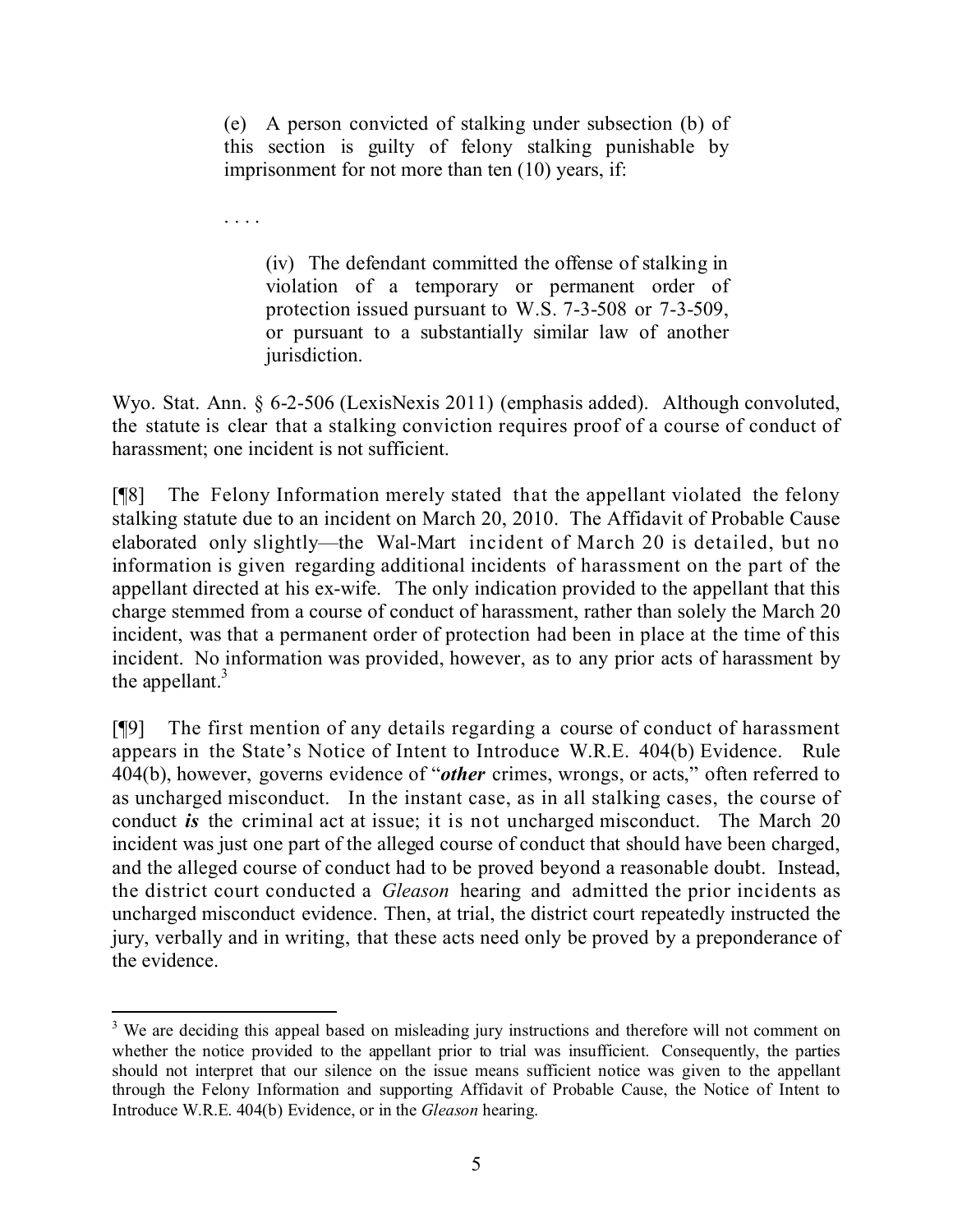[¶10] Our law as to the necessity of appropriate jury instructions is clear. The purpose of jury instructions is to provide the jury with a foundational legal understanding to enable a reasoned application of the facts to the law. *Miller v. State*, 904 P.2d 344, 348 (Wyo. 1995). It is crucial that the trial court "correctly state the law and adequately cover the relevant issues." *Olsen v. State*, 2003 WY 46, 67 P.3d 536, 585 (Wyo. 2003). The instructions must "leave[] no doubt as to under what circumstances the crime can be found to have been committed." *Miller*, 904 P.2d at 348 (quoting *Graham v. United States*, 187 F.2d 87, 90 (D.C. Cir. 1950), *cert. denied*, 341 U.S. 920, 71 S.Ct. 741 (1951)). To obtain a reversal of his conviction, an appellant must demonstrate prejudicial error, "and prejudice will not be demonstrated unless the instruction confused or misled the jury with respect to the proper principles of law." *Compton v. State*, 931 P.2d 936, 941 (Wyo. 1997).

[¶11] Confusing jury instructions may create such prejudice as to require reversal of a conviction, but in evaluating instructions and potential prejudice, rather than isolating the language of a single instruction, we review the instructions in their entirety. *Taylor v. State*, 2001 WY 13, ¶¶ 16, 18, 17 P.3d 715, 721-22 (Wyo. 2001). Here, looking at the instructions as a whole, we cannot help but find that the jury must have been confused with regard to the necessary elements of the crime of stalking and the burden the State must meet to prove those elements. As in *Taylor*, the instructions are accurate to some extent. But, while course of conduct was included as an element of the crime of stalking, the jury was told both that the course of conduct had to be proved beyond a reasonable doubt and that it had to be proved only by a preponderance of the evidence. Considering the number of times the jury was told that the course of conduct must only be proved by a preponderance of the evidence, we are not convinced that the elements instruction on its own remedied this confusion and gave the jury adequate legal guidance.

[¶12] Additionally, Instruction No. 20 instructed the jury that "[i]n order to consider the similar acts evidence at all, you must first unanimously find beyond a reasonable doubt based on the rest of the evidence introduced that the defendant carried out the acts involved in the crime charged in this case." As noted repeatedly above, the course of conduct of harassment, however, is the "acts involved in the crime charged." These are not *similar* acts; these are *the* acts at issue. This confusion was echoed in a remark made by defense counsel in closing arguments:

> I have lost count of how many times this jury was instructed that all of those incidents in 2006, 2007, 2008, 2009 were only for a limited purpose. They can be used by you for the purpose of establishing course of conduct, only. *One piece of all the elements that the State has to prove. This case is about March 20, 2010***.**